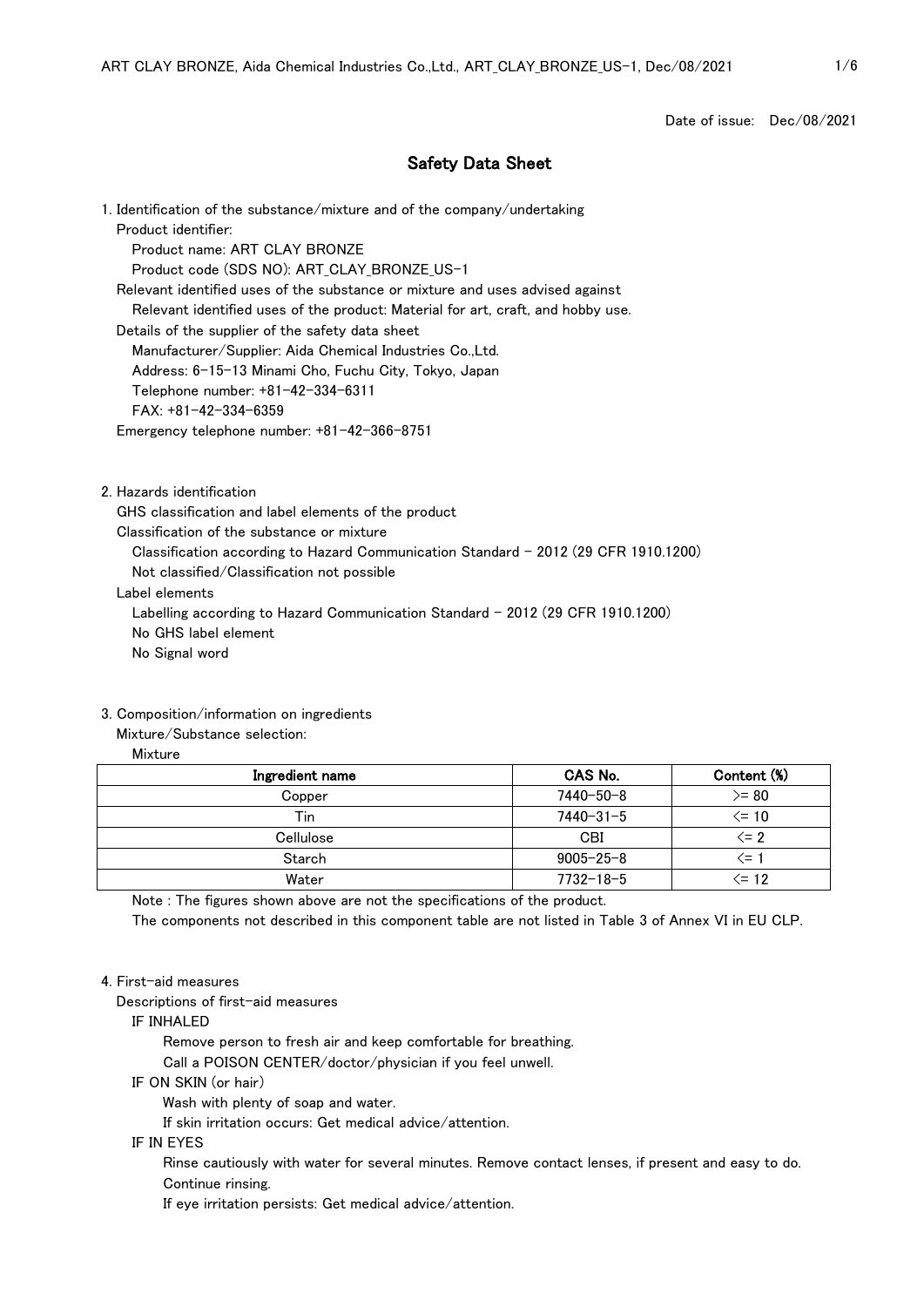# IF SWALLOWED

Rinse mouth.

Call a POISON CENTER/doctor/physician if you feel unwell.

Most important symptoms and effects, both acute and delayed

Specific information on symptom and effect are unknown.

Indication of any immediate medical attention and special treatment needed

 Information on indication of any immediate medical attention and special treatment needed is not available.

## 5. Fire-fighting measures

#### Extinguishing media

Suitable extinguishing media

Use appropriate extinguishing media suitable for surrounding facilities.

Unsuitable extinguishing media

Unsuitable extinguishing media data is not available.

Specific hazards arising from the substance or mixture

Will form toxic carbon oxides, metal oxide upon combustion.

## Advice for firefighters

Specific fire-fighting measures

Evacuate non-essential personnel to safe area.

Special protective equipment and precautions for fire-fighters

 Firefighters should wear self-contained breathing apparatus with full face peace operated positive pressure mode.

6. Accidental release measures

Personnel precautions, protective equipment and emergency procedures

Keep unauthorized personnel away.

Wear proper protective equipment.

## Environmental precautions

Prevent spills from entering sewers, watercourses or low areas.

Do not wash away into sewers or waterway.

Methods and materials for containment and cleaning up

Sweep up, place in a bag and hold for waste disposal.

Fill the disposal into labelled, closable containers.

7. Handling and storage

Precautions for safe handling

Preventive measures

(Exposure Control for handling personnel)

Avoid breathing dust/fume/gas/mist/vapors/spray.

(Safety treatments)

Avoid contact with skin.

Avoid contact with eyes.

#### Safety Measures

Use personal protective equipment as required.

Any incompatibilities data is not available.

Advice on general occupational hygiene

Do not get in eyes, on skin, or on clothing.

Do not eat, drink or smoke when using this product.

Wash hands thoroughly after handling.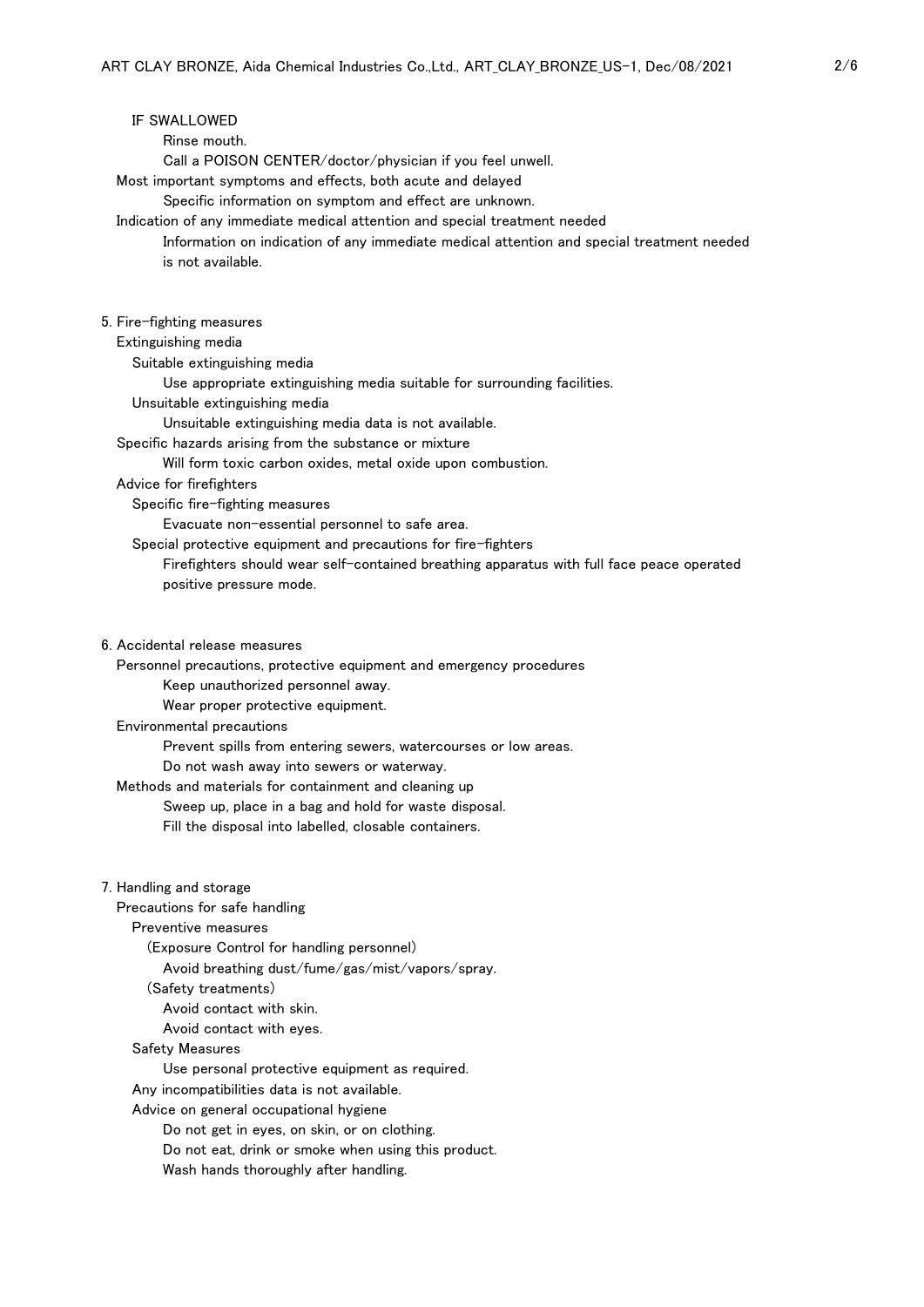Storage Conditions for safe storage Keep container tightly closed. Keep cool. Protect from sunlight. (Incompatible storage condition) Keep out of reach of children. Container and packaging materials for safe handling data is not available. 8. Exposure controls/personal protection Control parameters Adopted value (Copper) ACGIH(1990) TWA: 0.2mg-Fume/m3, TWA: 1mg-Dust and mist/m3 (Irr; GI; metal fume fever) (Tin) ACGIH(2019) TWA: 2mg-Sn/m3(I) (Pneumoconiosis) (Starch) ACGIH(1996) TWA: 10mg/m3 (Dermatitis) OSHA-PEL (Copper) TWA: 0.1mg-Cu/m3 (Fume) TWA: 1mg-Cu/m3 (Dusts and mists) (Starch) TWA: 15mg/m3 (total dust) TWA: 5mg/m3 (Respirable fraction) (Tin) TWA: 2mg-Sn/m3 NIOSH-REL (Copper) TWA: 0.1mg-Cu/m3 (Fume) TWA: 1mg-Cu/m3 (Dusts and mists) (Starch) TWA: 10mg/m3 (total dust) TWA: 5mg/m3 (Respirable fraction) (Tin) TWA: 2mg-Sn/m3; except tin oxides California proposition 65 data is not available. Exposure controls Appropriate engineering controls Washing facilities should be available. Individual protection measures Respiratory protection In case of inadequate ventilation wear respiratory protection. Hand protection Wear protective gloves. Recommended material(s): impermeable or chemical resistant rubber Eye protection Wear eye/face protection. Skin and body protection Wear protective clothing.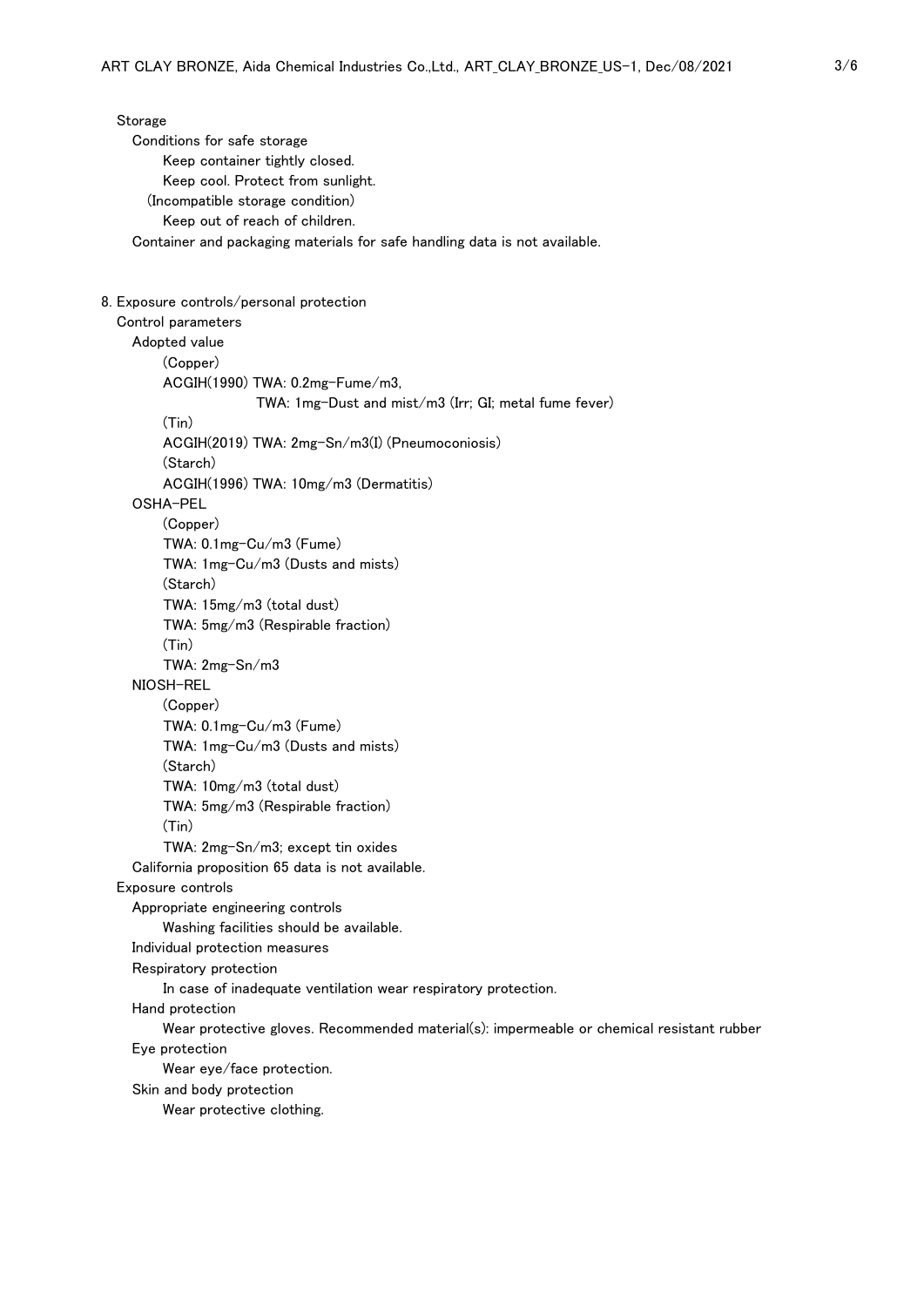9. Physical and Chemical Properties

Information on basic physical and chemical properties

Physical state: Solid

Color: Ocher

Odor data is not available.

Odor threshold data is not available.

Melting point/Freezing point data is not available.

Boiling point or initial boiling point data is not available.

Boiling range data is not available.

Flammability (gases, liquids and solids): Non-flammable

Lower and upper explosion limit/flammability limit data is not available.

Flash point: Non-flammable

Auto-ignition temperature data is not available.

Decomposition temperature data is not available.

pH data is not available.

Kinematic viscosity data is not available.

Solubility:

Solubility in water data is not available.

Solubility in solvent data is not available.

n-Octanol/water partition coefficient data is not available.

Vapor pressure data is not available.

Evaporation rate data is not available.

Density and/or relative density data is not available.

Relative vapor density (Air=1) data is not available.

Particle characteristics data is not available.

10. Stability and Reactivity

#### **Reactivity**

Reactivity data is not available.

#### Chemical stability

Stable under normal storage/handling conditions.

Possibility of hazardous reactions

Possibility of hazardous reactions data is not available.

Conditions to avoid

Conditions to avoid data is not available.

## Incompatible materials

Incompatible materials data is not available.

#### Hazardous decomposition products

Hazardous decomposition products data is not available.

#### 11. Toxicological Information

Information on toxicological effects

Acute toxicity data is not available.

Irritant properties

Skin corrosion/irritation data is not available.

Serious eye damage/irritation data is not available.

Allergenic and sensitizing effects data is not available.

Mutagenic effects data is not available.

**Carcinogenicity** 

(Starch)

 ACGIH-A4(1996) : Not Classifiable as a Human Carcinogen Reproductive toxicity data is not available.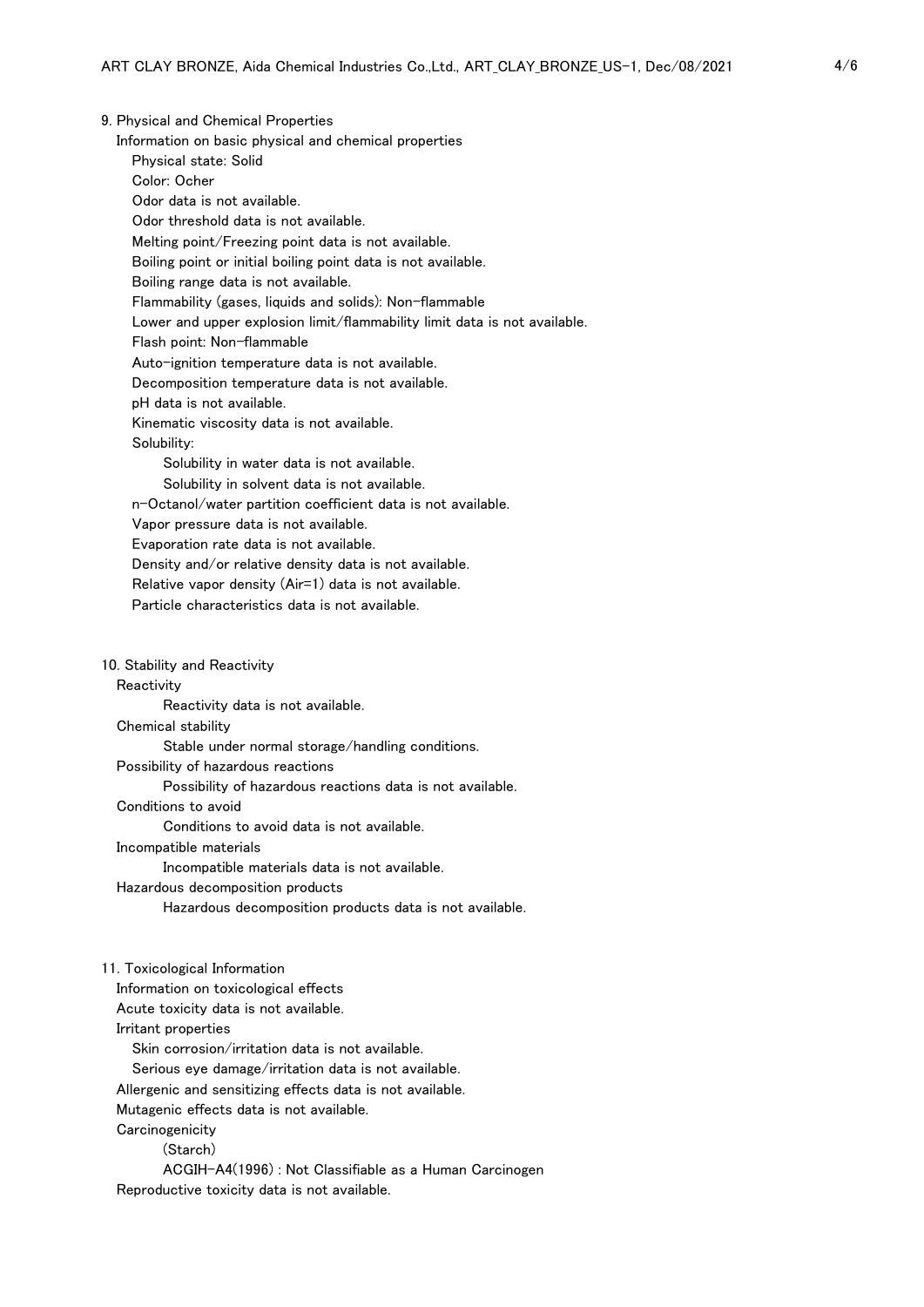STOT

 STOT-single exposure data is not available. STOT-repeated exposure data is not available. Aspiration hazard data is not available.

#### 12. Ecological Information

### **Ecotoxicity**

Ecotoxicity data is not available.

### Water solubility

(Tin)

none (ICSC, 2004)

(Copper)

none (ICSC, 1993)

(Starch)

none (ICSC, 2004)

Persistence and degradability

Persistence and degradability data is not available.

Bioaccumulative potential

(Copper)

log Pow=-0.57 (calculated) (ICSC, 2016)

## Mobility in soil

Mobility in soil data is not available.

Other adverse effects

Ozone depleting chemical data is not available.

13. Disposal considerations

 Description of waste residues and information on their safe handling and methods of disposal, including the disposal of any contaminated packaging

Waste treatment methods

Dispose of contents/container in accordance with local/national regulation.

Dispose to an authorized waste collection point.

Do not dump into sewers, on the ground or into any body of water.

#### Contaminated packing

Dispose of container after using the contents completely.

### 14. Transport Information

## UN No., UN CLASS

 UN No. or ID No.: Not applicable UN Proper Shipping Name : Not applicable Class or division (Transport hazard class) : Not applicable Packing group : Not applicable Not applicable to IMDG Code Not applicable to IATA Dangerous Goods Regulations Environmental hazards MARPOL Annex III - Prevention of pollution by harmful substances Marine pollutants (yes/no) : no Special precautions for user Special precautions for user is not applicable. Maritime transport in bulk according to IMO instruments

Not applicable to Maritime transport in bulk according to IMO instruments